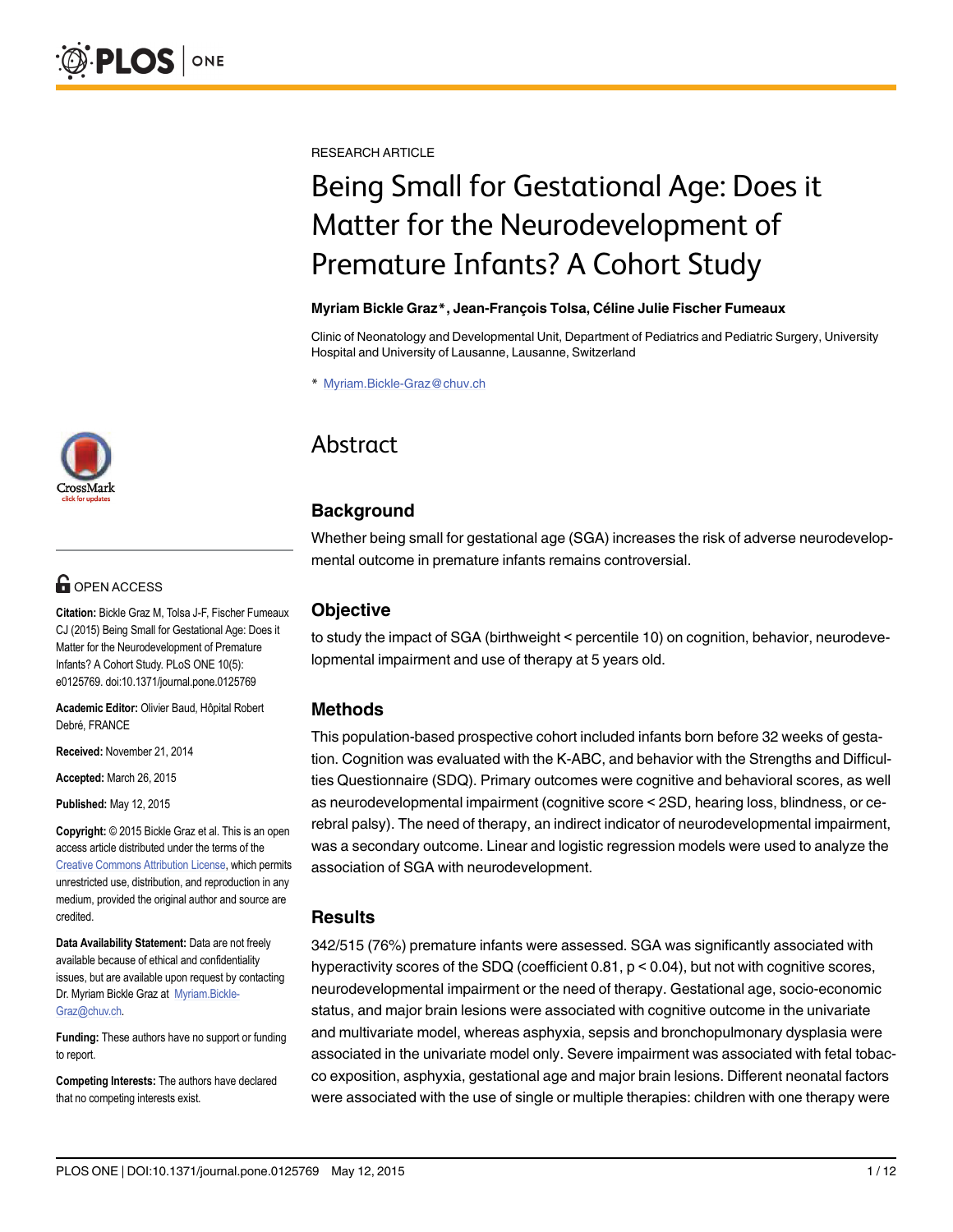<span id="page-1-0"></span>more likely to have suffered birth asphyxia or necrotizing enterocolitis, whereas the need for several therapies was predicted by major brain lesions.

#### **Discussion**

In this large cohort of premature infants, assessed at 5 years old with a complete panel of tests, SGA was associated with hyperactive behavior, but not with cognition, neurodevelopmental impairment or use of therapy. Birthweight <10th percentile alone does not appear to be an independent risk factor of neurodevelopmental adverse outcome in preterm children.

#### Introduction

Each year 15 million babies, or 1/10 babies, are born premature, of whom 1 million die and many suffer from lifelong disabilities[\[1\]](#page-9-0). Very preterm children, born before the 32<sup>nd</sup> week of gestation, are especially at risk of long-term morbidities, due to numerous antenatal or neonatal variables. Among them, infants born with a birthweight below the  $10<sup>th</sup>$  percentile, or small for gestational age (SGA), are estimated to encompass 15 to 30% of very preterm infants[[2](#page-9-0)]. These SGA infants are small either due to constitutional reasons, or have suffered from intrauterine growth restriction (IUGR), secondary to maternal, placental, fetal or environmental factors[[3](#page-10-0)]. The etiology of SGA is frequently unknown in population studies and depends on antenatal information about intrauterine growth of the fetus and materno-fetal circulation. Many studies use the term intrauterine growth restriction (IUGR) indifferently for SGA and IUGR.

SGA and IUGR infants have been shown to be at risk of increased neonatal mortality and short- and long-term morbidities, in term or preterm born infants  $[4-7]$  $[4-7]$  $[4-7]$  $[4-7]$  $[4-7]$ . Imaging studies have shown alterations in brain structure and reduced brain volumes in IUGR preterm infants compared to appropriate birth weight controls  $[8, 9]$  $[8, 9]$  $[8, 9]$  $[8, 9]$ . However, there are conflicting results as to long term neurodevelopmental outcome, with some studies showing no difference  $[10-12]$  $[10-12]$  $[10-12]$ , whereas others reported increased levels of cognitive and behavioral difficulties [[13](#page-10-0), [14](#page-10-0)]. There is yet no clear explanation for this possible altered neurodevelopment.

Our aim was thus, in a cohort of children born before 32 weeks of gestation, to study the relative impact of SGA, defined as a birthweight below the  $10<sup>th</sup>$  percentile, on neurodevelopmental outcome at 5 years old, assessed with a panel of tests examining different aspects of child neurodevelopment. Our primary outcome was the neurodevelopmental status assessed by cognitive and behavioral scores and neurological examination. Our secondary outcome was an indirect evaluation of neurodevelopmental impairment, through the need of therapy.

#### Methods

#### Design

This study was nested in a population based longitudinal prospective cohort of premature infants hospitalized in a tertiary care neonatal intensive care unit.

#### Population

Consisted of all preterm infants admitted to the Clinic of Neonatology of the University Hospital in Lausanne, Switzerland between 01.01.2000 and 31.12.2005. Patients with severe brain malformations, lethal malformations, or genetic disorders known to interfere with neurodevelopment were excluded. As is the case in all tertiary care centers taking part in the Swiss Neonatal and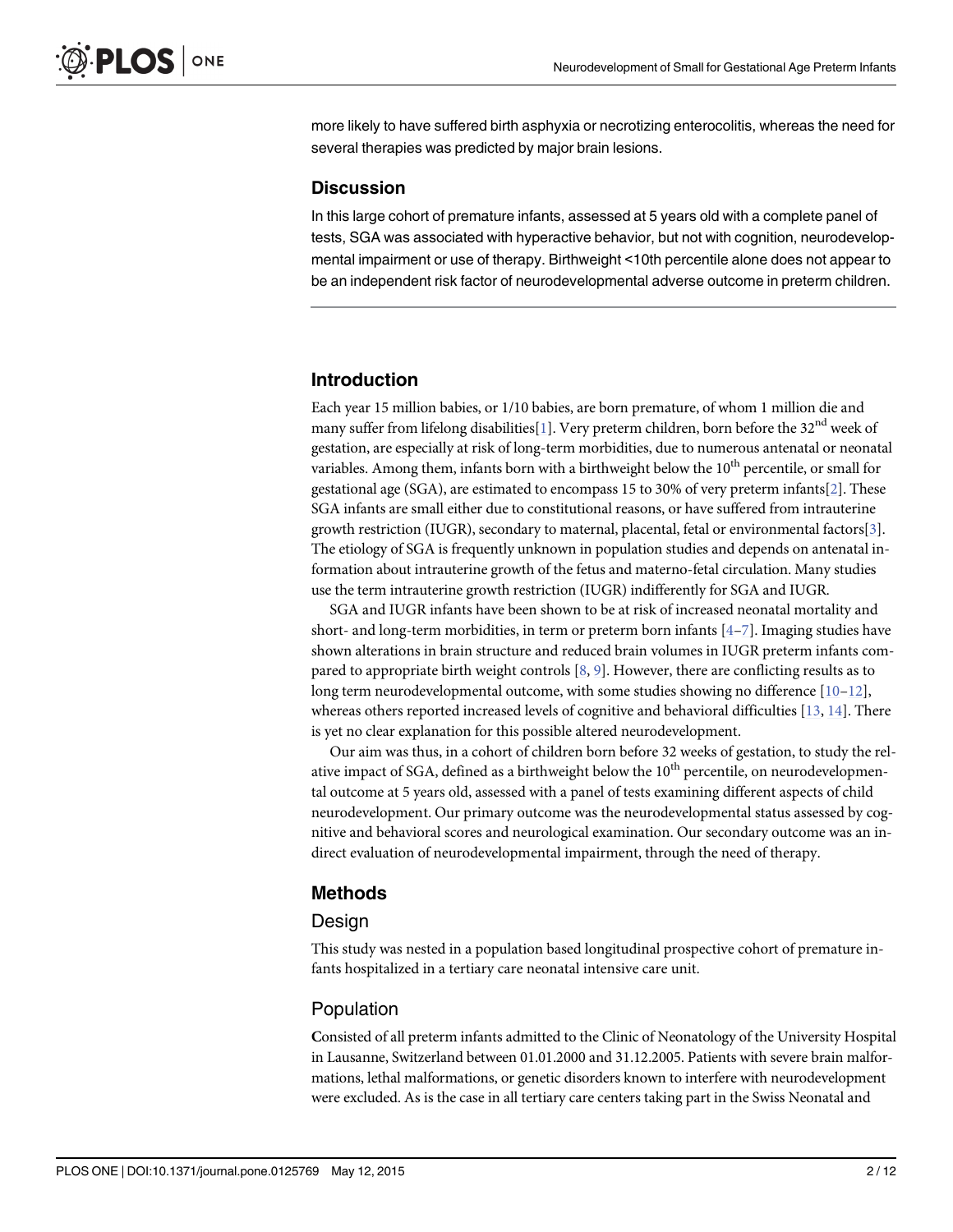<span id="page-2-0"></span>Follow-up group, specialized neurodevelopmental follow-up was offered to all families when the infants left the Clinic, and the families were informed of the aims of this follow-up, which was to offer early detection and treatment of developmental issues.

#### Ethical statement

According to the Swiss law during the study period, no written informed consent was necessary for retrospective observational studies. The local Human Research Ethics Committee (Commission cantonale d'éthique de la recherche sur l'être humain) and the hospital direction granted a general approval for research on coded or anonymized retrospective data. Families were orally informed of the possibility of research using the data, and children were included in the database if the parents did not refuse it. Data were collected in a specific database accessible only to clinicians involved in the care of the patients. To analyze the dataset, an extraction was made, the result of which was coded data.

#### Data collection

All perinatal and follow-up data were collected in a specific database: Perinatal data known from the literature to be associated with developmental outcome of premature infants were retrieved from the child's file and entered in the database at the moment of the first follow-up visit. Prenatal data were self-reported mother's smoking during pregnancy, gender, multiple pregnancy and parental socioeconomic status according to Largo[[15](#page-10-0)], which entails a 6 point scale for each parent, with recorded mother's education  $(1 =$  university and  $6 =$  special or no schooling) and father's occupation  $(1 =$  leading position and  $6 =$  unskilled labor). The scores are thus distributed from 2–12, and were categorized as high  $(2-5)$ , middle  $(6-8)$  and low  $(9-12)$ socioeconomic status.

The postnatal data collected were: gestational age in completed weeks of gestation, assessed with best obstetric estimate comprised of the mother's last menstrual period when available, and with early first trimester ultrasound scan, birthweight, and birthweight percentile. SGA was defined as being <10th percentile for the weight based on the growth curves by Voigt et al[[16\]](#page-10-0). Birth asphyxia according to Apgar score (Apgar less than 6 at 5 minutes) and to umbilical cord blood pH (arterial cord blood pH less than 7.0), presence of proven sepsis defined as clinical signs and at least one positive blood culture at any point during the hospital stay, proven necrotizing enterocolitis (NEC), bronchopulmonary dysplasia defined as a need for supplemental oxygen or ventilatory support at 36 weeks postmenstrual age (BPD), major brain lesions (intraventricular hemorrhage grade III or more, cystic periventricular leucomalacia according to Papile)[[17\]](#page-10-0)

Follow-up data were entered in the database at the subsequent visits, at the ages of 6 and 18 months (age since term), and at 3.5 and 5 years old, the data about the latter examination were used for this study; they included cognitive and behavioral score, as well as neurological assessment and record of the use of therapy, as described below.

#### Primary outcomes

Cognitive outcome at 5 years old. Cognitive development was assessed with the French version of Kaufman Assessment Battery for Children (K-ABC)[\[18](#page-10-0)], which entails 3 subscales of sequential processes, simultaneous processes, and composite mental processes (CMP), judged to be an equivalent of an intelligence quotient. This last score has an expected mean of 100 and a standard deviation of 15. For children known to have major developmental problems, the psychologist may have chosen to use another standardized test, such as Wechsler In-telligence for preschool and primary school, third edition (WPPSI-III)[[19\]](#page-10-0), also with a mean at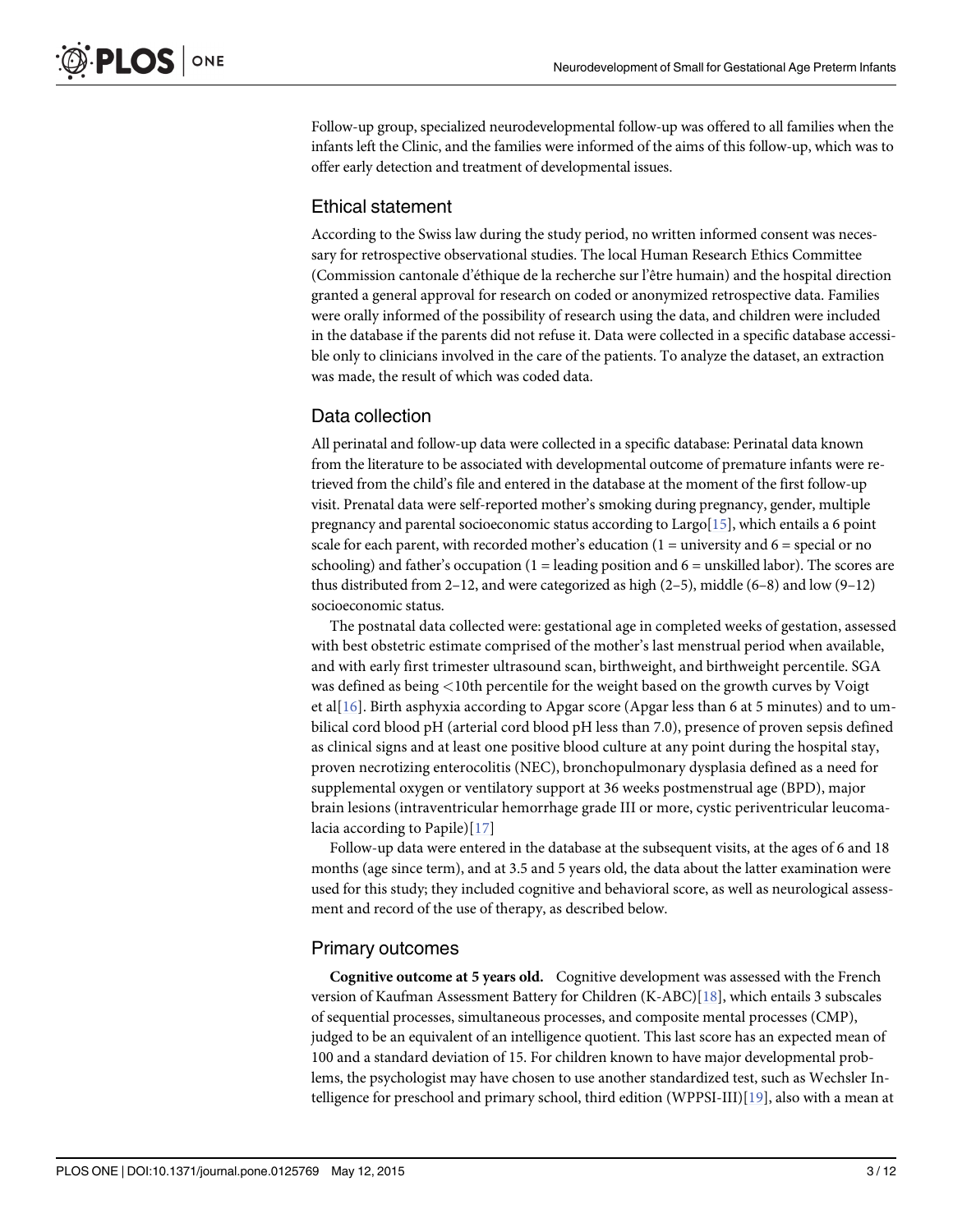<span id="page-3-0"></span>100 and a standard deviation of 15, or rarely McCarthy Scales of Children's Abilities[\[20](#page-10-0), [21](#page-10-0)] of which the mean is 100 and the standard deviation 16. Because of the different standard deviations, the results of the 3 tests were converted to z-scores, which were used for the analysis, as has been previously done and published [[22](#page-10-0)].

Behavioral outcome. Caregivers filled in the French version of the "Strengths and Diffi-culties Questionnaire"(SDQ), a validated tool to assess different aspects of behavior[\[23\]](#page-11-0). This questionnaire consists of 25 questions, and the results entail five subscales of emotional, behavior, hyperactivity, relational, and prosocial issues, and a total problem score [\[24\]](#page-11-0).

Neurological outcome. Children were subjected to a detailed neurological examination to assess neuromotor function and exclude cerebral palsy, vision and hearing were tested. Cerebral palsy was defined as a disorder of movement and/or posture and of motor function, due to a non-progressive interference, lesion, or abnormality of the developing/immature brain [\[25\]](#page-11-0). Neurodevelopmental impairment consisted in a composite endpoint of IQ z-score < -2 (by definition mental retardation), or cerebral palsy any grade [[26](#page-11-0)], or severe hearing (corrected or not by hearing aids) or vision problems (blindness in at least one eye), and normal outcome consisted in none of the above.

# Secondary outcome: Use of therapy at 5 years old

Information about use of medico-educational therapies at the moment of the 5 year old examination were collected, and were divided into no treatment, one treatment (for example speech and language therapy), or multiple treatments. These therapies were mainly prescribed by the professionals in the Unit.

# Statistical methods

Data were analyzed with Stata version 13 (Statacorp, Texas, USA). The population characteristics were reported in means (standard deviations) for continuous variables and frequencies (%) for binary and categorical variables. Differences among subgroups of infants with or without SGA were assessed using t-tests and chi-square tests, respectively.

The z-scores of the cognitive scores and the behavioral scores were analyzed with univariate linear regression models first. Risk factors that had a p-value below 0.2 in the univariate analysis were explored with multivariate linear regression models, using a step forward and a step backward methodology. Results are reported in the table as coefficients with the 95% confidence intervals, additionally beta weights were calculated to evaluate the size of the effect, but are not reported for all variables as they were weak.

Neurodevelopmental impairment was analyzed with simple univariate logistic regression, using a step forward and a step backward methodology, retaining for the multivariate analysis the variables that had a p value  $< 0.2$ .

Finally, the analysis of use of therapy implied a multinomial logistic regression, first in a univariate model, and then in a multivariate model. Again, we only included in the multivariate model the variables that had a p-value <0.2 in the univariate model. All the results of the logistic regressions are given as coefficients with 95% confidence intervals and p values.

## **Results**

During the six years of the study period, 523 patients born before 32 weeks of gestation were hospitalized in our tertiary care Neonatology Clinic, with a mortality rate of 12.4% (AGA 11.2% and SGA 14.7%,  $p = 0.351$ ), as shown in [Fig 1.](#page-4-0)

The rate of follow-up was 342/450 (76%) at 5 years old. There was no statistically significant difference in most of the neonatal pathologies between lost or followed infants except for multiple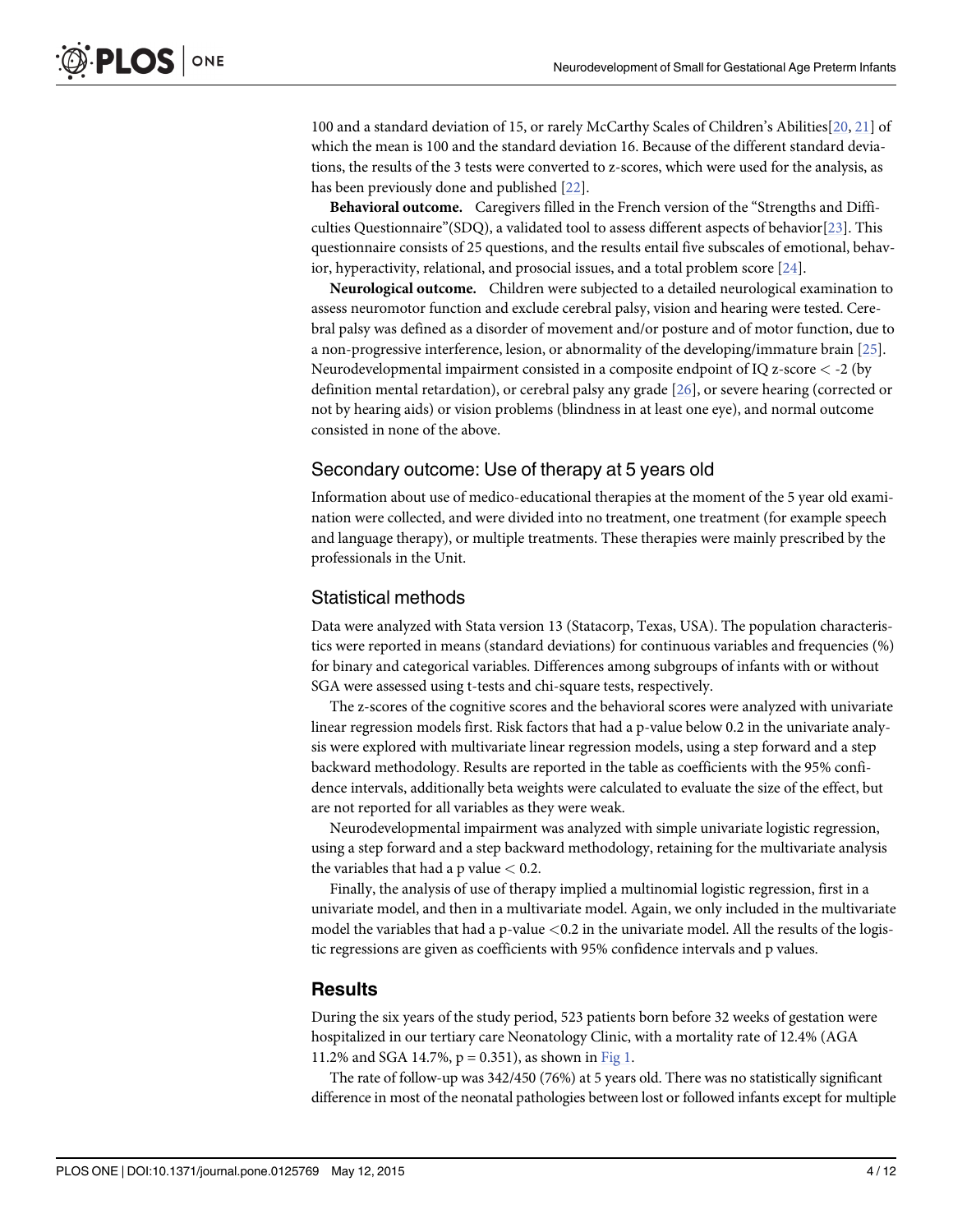<span id="page-4-0"></span>



doi:10.1371/journal.pone.0125769.g001

births (who tended to be less followed), and children who had suffered from BPD who were more often followed. The population had 54/342(15.8%) of SGA infants. The other main neonatal characteristics are described in Table 1.

#### Table 1. Population characteristics.

|                                            | Alln = $342$       | SGA <sup>1</sup> 54 (15.8%)     | AGA <sup>2</sup> 288(84.2%) | p value*AGA versus SGA |  |  |  |  |
|--------------------------------------------|--------------------|---------------------------------|-----------------------------|------------------------|--|--|--|--|
| <b>Antenatal characteristics</b>           |                    |                                 |                             |                        |  |  |  |  |
| Antenatal steroids (n, %)                  | 218/333 (65)       | 37/54(68)                       | 181/279 (65)                | 0.606                  |  |  |  |  |
| Outborn (n, %)                             | 61 (17.9)          | 8(14.8)                         | 53 (18.5)                   | 0.521                  |  |  |  |  |
| Male gender (n, %)                         | 175 (50.8)         | 28(51.8)                        | 146 (50.7)                  | 0.876                  |  |  |  |  |
| Multiple gestation (n, %)                  | 78 (22.3)          | 10(18.5)                        | 68 (23.6)                   | 0.413                  |  |  |  |  |
| Gestational age (weeks) (mean, SD, range)  | 28.4(6.8,24-31.8)  | 28.5(6.8,24-31.8)               | $28.6(2,24 - 31.8)$         | 0.640                  |  |  |  |  |
|                                            |                    | <b>Neonatal characteristics</b> |                             |                        |  |  |  |  |
| Birthweight (g)(mean, SD, range)           | 1158(348,380-2280) | 784(191,380-1415)               | 1228(325,650-2280)          | < 0.001                |  |  |  |  |
| Asphyxia (Apgar $\leq 6$ at 5 min.) (n, %) | 94(28.1)           | 19 (35.2)                       | 75 (26.8)                   | 0.209                  |  |  |  |  |
| Asphyxie ( $pH < 7.0$ ) (n, $%$ )          | 17(5.5)            | 1(1.9)                          | 16(6.3)                     | 0.209                  |  |  |  |  |
| Proven sepsis (n, %)                       | 48 (14.0)          | 8(14.8)                         | 40 (13.9)                   | 0.857                  |  |  |  |  |
| Major brain lesions (n, %)                 | 42 (15.8)          | 9(22.0)                         | 33(14.6)                    | 0.252                  |  |  |  |  |
| Proven enterocolitis (n, %)                | 14(4.0)            | 8(14.8)                         | 6(2.0)                      | < 0.001                |  |  |  |  |
| Bronchopulmonary dysplasia (n, %)          | 102 (30.0)         | 26(49.0)                        | 76 (26.6)                   | 0.001                  |  |  |  |  |
| <b>Maternal characteristics</b>            |                    |                                 |                             |                        |  |  |  |  |
| Largo score (mean, SD, range)              | $6.6(2.5, 2-12)$   | $5.9(5.8, 2-12)$                | $6.8(6.8, 2-12)$            | 0.014                  |  |  |  |  |
| Smoking during pregnancy (n, %)            | 67 (21.7)          | 16 (31.4)                       | 51 (19.8)                   | 0.066                  |  |  |  |  |

\*p values were calculated by t-tests for continuous variables and by the chi2 test for categorical or binary outcomes.

<sup>1</sup>: SGA: small for gestational age, birthweight< percentile 10.

 $2$ : AGA: appropriate for gestational age, birthweight> percentile 10

doi:10.1371/journal.pone.0125769.t001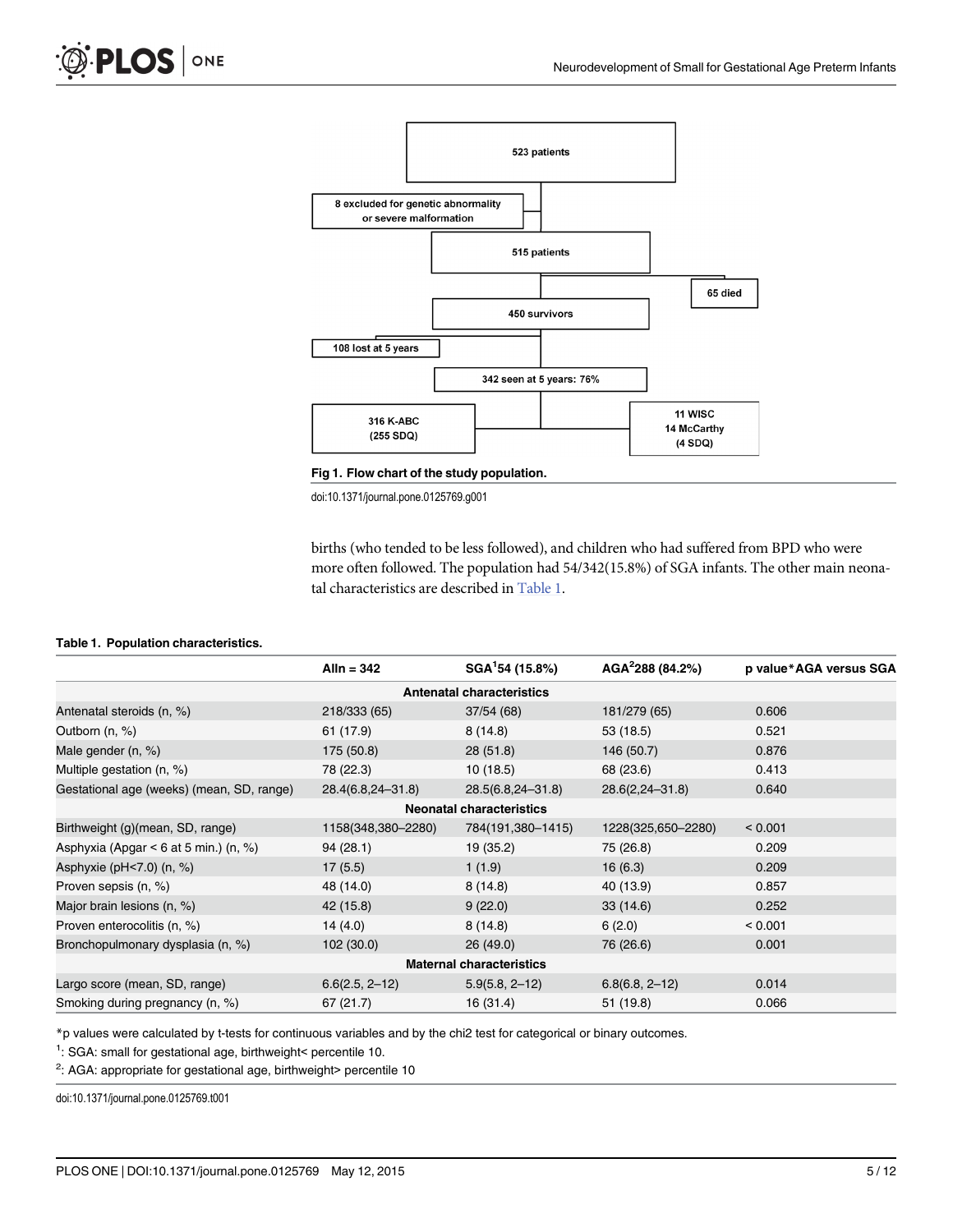### <span id="page-5-0"></span>Primary outcomes

Cognitive outcome analyzed with z-score. Patients were examined at a mean age of 65 months (SD 4.6, range 45–87). Cognitive score, assessed with the K-ABC, WPPSI-III or McCarthy tests showed a mean z-score of- 0.4, SD 1.2, with an approximately normal distribution, and no statistically significant difference between SGA  $(-0.56)$  and AGA  $(-0.38)$  ( $p = 0.316$ ). There were 27/342 (7.9%) of children with a z-score <- 2, corresponding to the definition of mental retardation. Table 2 shows the results of the linear regression analysis of the cognitive z-scores. There was no statistically significant association between SGA and cognitive outcome. Univariate regression showed an association of gestational age (coefficient 0.02 per additional day with a p value  $< 0.001$ , and thus 0.14 per additional week of gestation, which would be 2 points of intellectual quotient per week), proven BPD, sepsis, major brain lesions and socio-economic status with cognitive outcome. In the multivariate model, the neonatal variables associated with cognitive development were gestational age, major brain lesions and socio-economic status. The global effect of this model was still moderate, with r2 at 0.2, and the size of the effects, as measured by beta weights, was weak to moderate (0.19 for gestational age, 0.26 for major brain lesions). Most of the variables had a negative effect on the cognitive score, except for additional gestational days.

Behavioral outcome. Behavior was assessed with the SDQ, available for 259 children, of which was extracted a total problem score and five subscales. SGA was associated with the hyperactivity subscale (coefficient 0.81,  $p < 0.04$ ), but with no other scale, as shown in [Table 3](#page-6-0).

Univariate analysis showed a significant association between male gender (coefficient 0.71, p<0.02), BPD (coefficient 0.67, p<0.03), and asphyxia based on a cord blood pH below 7.0 (coefficient  $-1.49$ ,  $p<0.03$ ) with the hyperactivity subscale. In the multivariate analysis, only male

| Table 2. Regression analysis of cognitive outcome. |  |
|----------------------------------------------------|--|
|----------------------------------------------------|--|

|                                       | <b>Univariate</b>          |                                   |                          | <b>Multivariate</b> |  |  |  |  |  |
|---------------------------------------|----------------------------|-----------------------------------|--------------------------|---------------------|--|--|--|--|--|
|                                       | Coefficient (95% CI)       | p value                           | Coefficient (95% CI)     | p value             |  |  |  |  |  |
| <b>Antenatal characteristics</b>      |                            |                                   |                          |                     |  |  |  |  |  |
| SGA <sup>1</sup>                      | $-0.18(-0.54 - 0.17)$      | 0.316                             | $-0.22(-0.590.15)$       | 0.239               |  |  |  |  |  |
| <b>Gestational age</b>                | $0.02(0.01 - 0.03)$        | < 0.001                           | 0.01(0.010.03)           | 0.003               |  |  |  |  |  |
| Multiple gestation                    | $0.21$ (-0.10-0.52)        | 0.187                             | $-0.03$ $(-0.35 0.29)$   | 0.851               |  |  |  |  |  |
| Male gender                           | $-0.05(-0.31-0.21)$        | 0.716                             |                          |                     |  |  |  |  |  |
|                                       |                            | <b>Neonatal characteristics</b>   |                          |                     |  |  |  |  |  |
| Asphyxia (pH)                         | $-0.19(-0.79-0.42)$        | 0.525                             |                          |                     |  |  |  |  |  |
| Asphyxia (Apgar)                      | $-0.34$ $(-0.63 - 0.05)$   | 0.022                             | $-0.08$ ( $-0.39$ 0.22)  | 0.603               |  |  |  |  |  |
| <b>Necrotizing Enterocolitis</b>      | $-0.31(-0.970.34)$         | 0.349                             |                          |                     |  |  |  |  |  |
| Sepsis                                | $-0.5(-0.88-0.13)$         | 0.008                             | $-0.29$ ( $-0.68$ 0.09)  | 0.140               |  |  |  |  |  |
| BPD <sup>2</sup>                      | $-0.35(-0.63-0.07)$        | 0.015                             | $-0.08$ ( $-0.41$ 0.24)  | 0.606               |  |  |  |  |  |
| <b>Major brain lesions</b>            | $-1.02$ ( $-1.41 - 0.64$ ) | < 0.001                           | $-0.91(-1.33-0.49)$      | < 0.001             |  |  |  |  |  |
| Characteristics related to the mother |                            |                                   |                          |                     |  |  |  |  |  |
|                                       |                            | Socio-economic status (ref: high) |                          |                     |  |  |  |  |  |
| <b>Middle</b>                         | $-0.61(-0.91-3.17)$        | < 0.001                           | $-0.53$ ( $-0.85-0.22$ ) | 0.001               |  |  |  |  |  |
| Low                                   | $-0.98(-1.35-0.61)$        | < 0.001                           | $-0.99(-1.39-0.59)$      | < 0.001             |  |  |  |  |  |
| Smoking                               | $-0.23$ $(-0.57 0.10)$     | 0.169                             | $-0.10$ ( $-0.43$ 0.22)  | 0.532               |  |  |  |  |  |

<sup>1</sup>: SGA: Small for gestational age.

<sup>2</sup>: BPD: bronchopulmonary dysplasia.

Values are coefficients (95% confidence interval) calculated with linear regression. The variables with p< 0.2, were retained for the multivariate regression, except for SGA, retained in all the analysis.

doi:10.1371/journal.pone.0125769.t002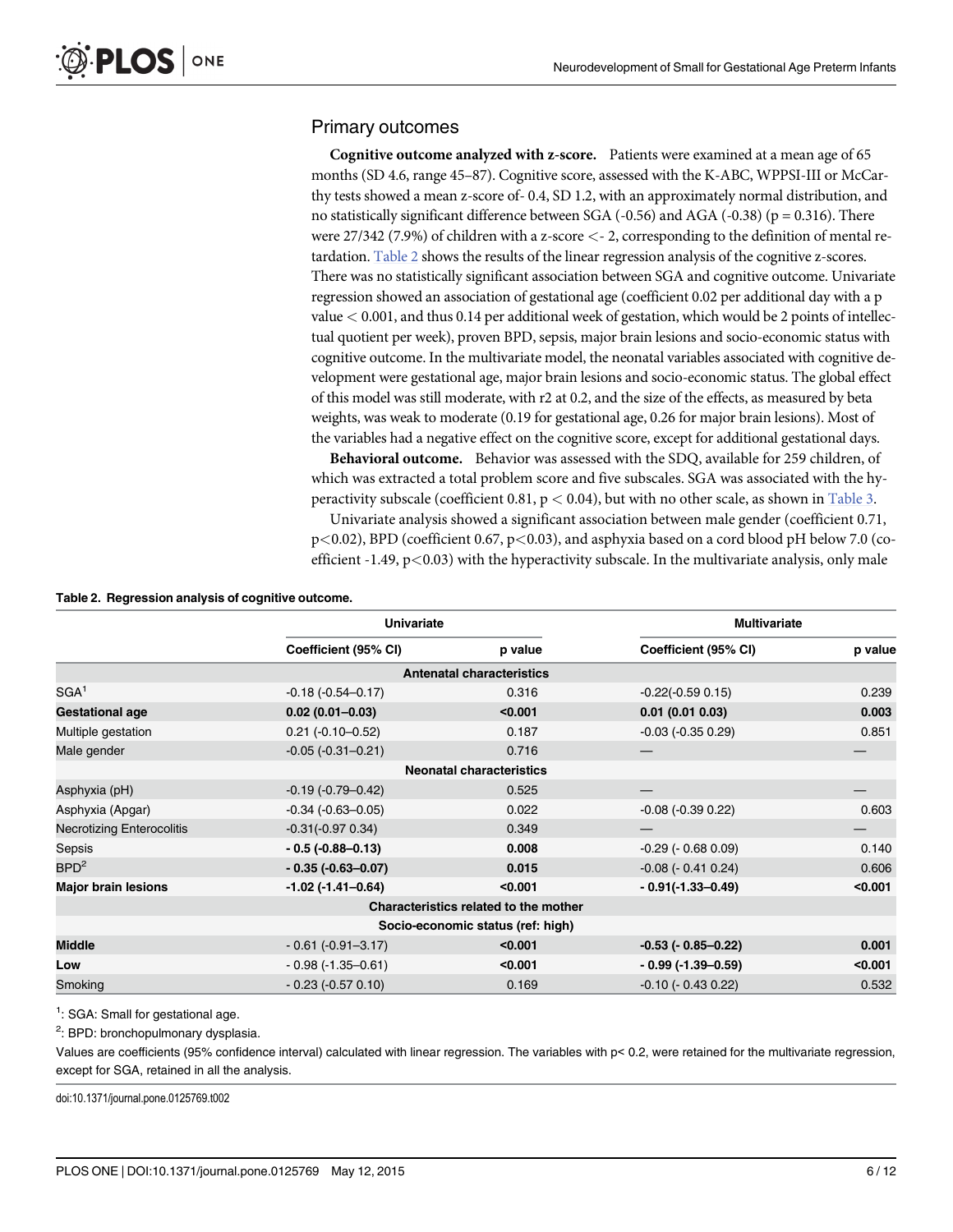| Scores (mean)                    | All  | <b>SGA</b> | AGA  | p value |
|----------------------------------|------|------------|------|---------|
| <b>Total score</b>               | 9.38 | 10.07      | 9.25 | 0.346   |
| <b>Emotional symptoms</b>        | 2.04 | 2.21       | 2.00 | 0.524   |
| <b>Conduct problems</b>          | 1.92 | 2.16       | 1.87 | 0.280   |
| <b>Hyperactivity-inattention</b> | 3.63 | 4.30       | 3.5  | 0.033   |
| Peer problems                    | 1.48 | 1.43       | 1.49 | 0.819   |
| <b>Prosocial behavior</b>        | 8.26 | 8.57       | 8.19 | 0.173   |

#### <span id="page-6-0"></span>[Table 3.](#page-5-0) Strengths and Difficulties results.

doi:10.1371/journal.pone.0125769.t003

gender and SGA were statistically significant (SGA, coef.  $0.77$ ,  $p = 0.042$ , male gender (coef. 0.69,  $p = 0.014$ ). There was a statistically significant association between multiple pregnancy and the relational score (coef.  $-0.49$ ,  $p = 0.033$ , better relational abilities in multiplets), and gender and the prosocial score (coef. - 0.47,  $p = 0.021$ , better prosocial abilities in girls). Univariate analysis did not show any statistical association between prenatal or postnatal factors and the total score, nor the emotional or the behavioral subscale.

Neurological outcome. Neurological examination revealed cerebral palsy in 20/345 (5.8%) of the examined children, deafness in 3/345 (0.87%), there were no blind children in this population. The risk of neurodevelopmental impairment, defined as cerebral palsy, mental retardation, blindness or deafness, was explored with logistic regression, using the same perinatal variables. Being SGA was not associated with neurodevelopmental impairment, as shown in [Table 4](#page-7-0). The variables gestational age, asphyxia, and major brain lesions, were significantly associated with neurodevelopmental impairment in both the univariate and the multivariate models, whereas low socio-economic status was only in the univariate model. In the multivariate model, the significant predictors of neurodevelopmental impairment were thus tobacco consumption during pregnancy, gestational age, major brain lesions and birth asphyxia, defined with a cord blood pH below 7.0.

#### Secondary outcome: Need of therapy

Information about use of therapy at five years old was available for 331/342 (96.8%) followed children. Use of therapy was explored with multinomial logistic regression, as this item was broken down in 2 endpoints, use of one type of therapy (for example, physiotherapy, speech and language) or use of several therapies (for example physiotherapy and occupational therapy). Most of the children did not need any therapy (236/331, 71.3%), some needed one therapy at the age of 5 years old (57/331, 17.2%), and 38/331 (11.5%) needed several therapies.

As shown in [Table 5,](#page-8-0) being SGA was not associated with increased use of using therapy, both in the univariate and in the multivariate model.

The neonatal variables associated with the use of a single therapy were different from those of multiple therapies. The multivariate multinomial model was highly significant ( $p < 0.001$ ), and showed that gestational age, necrotizing enterocolitis and birth asphyxia were associated with the use of a single therapy, whereas the need for multiple therapies was solely predicted by major brain lesions.

## **Discussion**

In this large cohort of very premature infants, our aim was to evaluate the relative impact of being born SGA on a list of outcomes describing different aspects of child development. SGA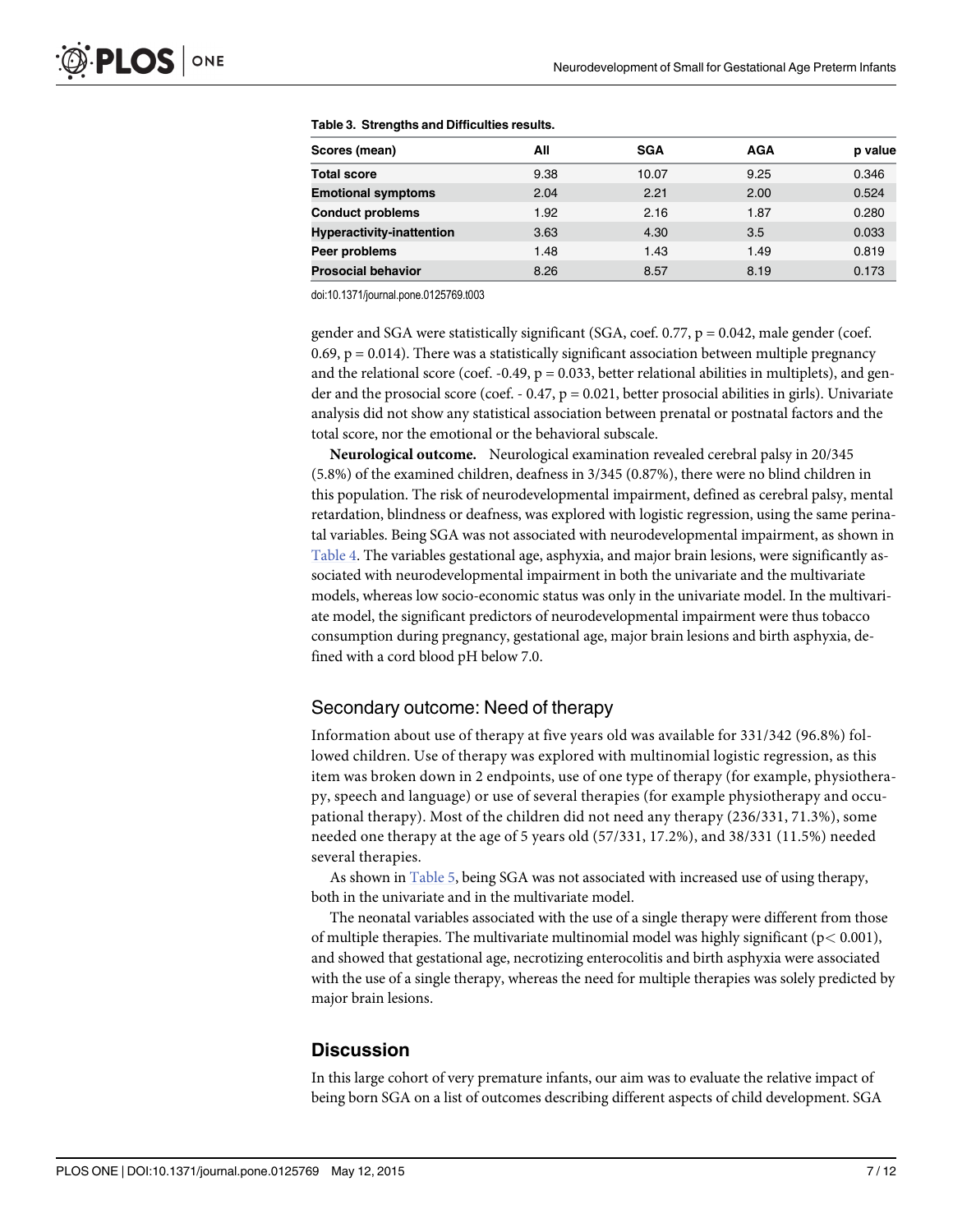#### <span id="page-7-0"></span>[Table 4.](#page-6-0) Neonatal predictors of neurodevelopmental impairment.

|                                  | <b>Univariate</b>         |                                       | <b>Multivariate</b>     |         |  |
|----------------------------------|---------------------------|---------------------------------------|-------------------------|---------|--|
|                                  | Coefficient (95% CI)      | p value                               | Coefficient (95% CI)    | p value |  |
|                                  |                           | <b>Antenatal characteristics</b>      |                         |         |  |
| SGA <sup>1</sup>                 | $-0.12$ ( $-1.03$ 0.79)   | 0.795                                 | $-0.39$ ( $-1.64$ 0.86) | 0.541   |  |
| <b>Gestational age (days)</b>    | $0.03$ (-0.05 0.01)       | 0.008                                 | $-0.03(-0.07-0.01)$     | 0.047   |  |
| Multiple gestation               | $0.44$ (-1.29 0.41)       | 0.308                                 |                         |         |  |
| Male gender                      | $0.27$ (-0.38 0.91)       | 0.420                                 |                         |         |  |
|                                  |                           | <b>Neonatal characteristics</b>       |                         |         |  |
| Asphyxia (pH)                    | 1.18 (0.08 2.28)          | 0.035                                 | 1.44 (0.01 2.88)        | 0.050   |  |
| Asphyxia (Apgar)                 | $0.29$ ( $-0.39$ $0.98$ ) | 0.402                                 |                         |         |  |
| <b>Necrotizing Enterocolitis</b> | $0.71(-0.602.03)$         | 0.289                                 |                         |         |  |
| Sepsis                           | $0.55$ ( $-0.25$ 1.36)    | 0.177                                 | $-0.49$ ( $-1.62$ 0.63) | 0.392   |  |
| BPD <sup>2</sup>                 | $0.52$ (-0.14 1.19)       | 0.121<br>$-.09$ (-1.07 0.88)          |                         | 0.845   |  |
| <b>Major brain lesions</b>       | 2.80 (2.04 3.56)          | < 0.001                               | 3.07(2.094.06)          | < 0.001 |  |
|                                  |                           | Characteristics related to the mother |                         |         |  |
|                                  |                           | Socio-economic status (ref: high)     |                         |         |  |
| <b>Middle</b>                    | $0.38 (-0.47 1.23)$       | 0.384                                 | $0.29$ ( $-0.80$ 1.38)  | 0.600   |  |
| Low                              | $-0.95(0.011.89)$         | 0.047                                 | $1.15(-0.122.43)$       | 0.076   |  |
| <b>Smoking</b>                   | $0.73$ (-0.01 1.46)       | 0.051                                 | 1.12(0.172.07)          | 0.020   |  |

<sup>1</sup>: SGA: Small for gestational age.

<sup>2</sup>: BPD: bronchopulmonary dysplasia.

Values are coefficients (95% confidence interval) calculated with logistic regression. The variables with p< 0.2, were retained for the multivariate regression, except for SGA, retained in all the analysis.

doi:10.1371/journal.pone.0125769.t004

was associated with hyperactivity symptoms at the age of 5 years old, but was not associated with cognitive scores, nor with neurodevelopmental impairment or with the use of therapy.

Behavior was assessed with the Strengths and Difficulties Questionnaire, a validated tool exploring different aspects of it. None of the neonatal variables was associated with the total difficulty score. Being SGA did have an impact on behavioral issues, with higher scores on the hyperactivity scale. This result is similar to the results of a recent publication comparing SGA versus AGA premature infants in a cohort study  $[13]$  $[13]$  $[13]$ , as well as those of a large Finish study [\[27](#page-11-0)]. Male gender was a risk factor for hyperactive behavior as well, as is described in the general population[\[28\]](#page-11-0). A known risk factor for behavioral issues in term children[\[29\]](#page-11-0), smoking in pregnancy, showed no association with the SDQ in this population. This is in accordance with the results of a recent study reporting an associations of birthweight with inhibitory control and brain volumes in term born adolescents, but no effect of maternal smoking[[30](#page-11-0)].

Cognitive development in our population was mainly associated with gestational age and socio-economic status. The impact of social factors has been shown in other studies [\[19,](#page-10-0) [31\]](#page-11-0) especially for premature born infants $[32, 33]$  $[32, 33]$  $[32, 33]$  $[32, 33]$  $[32, 33]$ . There was an association of birth asphyxia in the univariate model, which disappeared in the multivariate model. We found no association of SGA with cognitive outcome, contrary to Kok et al $[34]$ , or McCarton et al, who published cohort studies in the nineties with similar definitions (birthweight  $\lt 10^{th}$  percentile)[\[35\]](#page-11-0).

Neurodevelopmental impairment This third outcome, defined by the presence of cerebral palsy, mental delay, blindness or deafness was not associated with being SGA in our study contrary to the above-mentioned study by Morsing, et al. Gestational age and severe brain lesions were major determinants of neurodevelopmental impairment, such as is usually reported in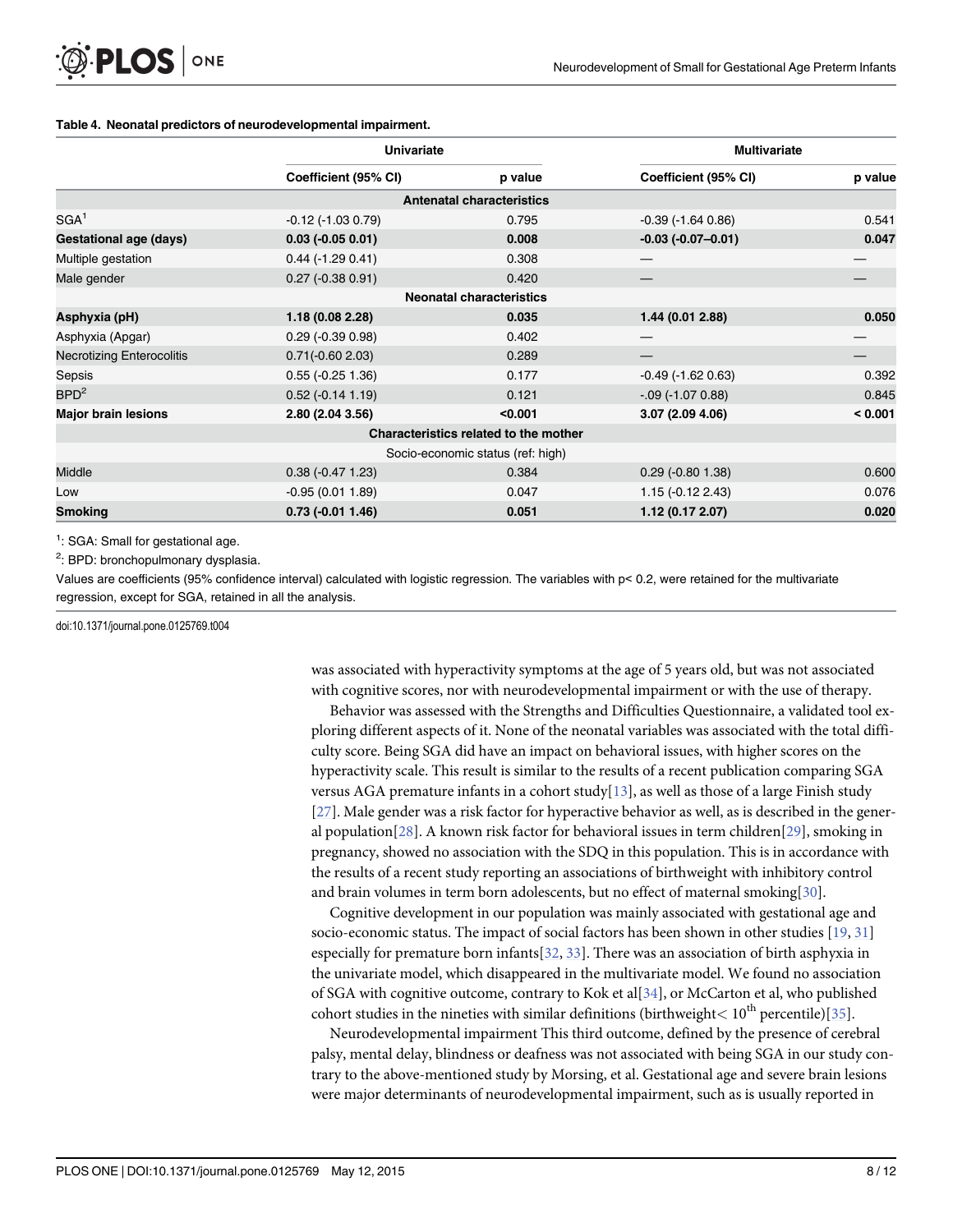#### <span id="page-8-0"></span>[Table 5.](#page-6-0) Neonatal predictors of use of therapy.

|                                      | <b>SINGLE THERAPY</b>   |            |                                       |            |                         |            | <b>MULTIPLE THERAPIES</b> |            |
|--------------------------------------|-------------------------|------------|---------------------------------------|------------|-------------------------|------------|---------------------------|------------|
|                                      | <b>Univariate</b>       |            | <b>Multivariate</b>                   |            | <b>Univariate</b>       |            | <b>Multivariate</b>       |            |
|                                      | Coefficient (95%<br>CI) | р<br>value | Coefficient (95%<br>CI)               | p<br>value | Coefficient (95%<br>CI) | p<br>value | Coefficient (95%<br>CI)   | р<br>value |
|                                      |                         |            | <b>Antenatal characteristics</b>      |            |                         |            |                           |            |
| $\text{SGA}^1$                       | $0.49$ ( $-0.24$ 1.23)  | 0.187      | $0.26$ ( $-0.69$ 1.22)                | 0.586      | $0.14$ (-0.80 1.08)     | 0.768      | $-0.12$ ( $-1.39$ 1.15)   | 0.852      |
| <b>Gestational age (days)</b>        | $-0.03(-0.05-0.01)$     | 0.002      | $-0.03(-0.06 - 0.01)$                 | 0.026      | $-0.01(-0.040.01)$      | 0.159      | $-0.02$ ( $-0.05$ 0.01)   | 0.181      |
| <b>Multiple gestation</b>            | $0.19$ (-0.48 0.87)     | 0.580      |                                       |            | $0.41 (-0.35 1.18)$     | 0.288      |                           |            |
| Male gender                          | $0.38(-0.190.97)$       | 0.195      | $0.28$ ( $-0.42$ 0.98)                | 0.435      | $0.38$ ( $-0.30$ 1.07)  | 0.277      | $0.72$ ( $-0.15$ 1.59)    | 0.107      |
|                                      |                         |            | <b>Neonatal characteristics</b>       |            |                         |            |                           |            |
| Asphyxia (pH)                        | 1.19(0.082.29)          | 0.035      | 1.47 (-0.08 2.94)                     | 0.049      | $0.86(-0.512.24)$       | 0.220      | $1.53$ (-0.46 3.53)       | 0.132      |
| Asphyxia (Apgar)                     | $0.46$ ( $-0.16$ 1.08)  | 0.148      | $0.19$ ( $-0.64$ 1.04)                | 0.647      | $-0.15$ ( $-0.95$ 0.65) | 0.712      | $-1.15$ ( $-2.45$ 0.14)   | 0.080      |
| <b>Necrotizing Enterocolitis</b>     | 1.86 (0.68 3.05)        | 0.002      | 1.71 (0.20 3.21)                      | 0.026      | $0.22$ (-1.95 2.39)     | 0.841      | $0.17$ (-2.61 2.27)       | 0.891      |
| <b>Sepsis</b>                        | $0.11 (-0.72 0.95)$     | 0.790      |                                       |            | $0.43$ ( $-0.46$ 1.34)  | 0.342      |                           |            |
| BPD <sup>2</sup>                     | 0.90(0.301.50)          | 0.003      | $0.31$ ( $-0.48$ 1.10)                | 0.445      | $0.65$ ( $-0.06$ 1.36)  | 0.073      | $0.32$ ( $-0.67$ 1.31)    | 0.527      |
| <b>Major brain lesions</b>           | 0.98(0.181.79)          | 0.016      | $0.26$ ( $-0.81$ 1.33)                | 0.635      | 1.73 (0.92 2.55)        | < 0.001    | 2.06 (1.03 3.09)          | < 0.001    |
|                                      |                         |            | Characteristics related to the mother |            |                         |            |                           |            |
| Socio-economic status<br>(ref: high) |                         |            |                                       |            |                         |            |                           |            |
| <b>Middle</b>                        | $-0.01$ $(-0.66 0.64)$  | 0.981      | $0.41$ ( $-0.42$ 1.25)                | 0.334      | $-0.70$ ( $-1.58$ 0.18) | 0.122      | $-0.99$ ( $-2.04$ 0.05)   | 0.062      |
| Low                                  | $-0.62$ ( $-1.62$ 0.38) | 0.228      | $-0.84$ $(-2.31 0.62)$                | 0.258      | $0.79$ (-0.06 1.65)     | 0.070      | $0.79$ ( $-0.27$ 1.87)    | 0.145      |
| <b>Smoking</b>                       | $0.04$ ( $-0.69$ 0.79)  | 0.901      | $0.11 (-0.74 0.97)$                   | 0.791      | $0.54$ ( $-0.24$ 1.32)  | 0.176      | $0.88$ ( $-0.07$ 1.84)    | 0.072      |

Values are coefficients (95% confidence interval) calculated with multinomial logistic regression. The variables with p< 0.2 for single or multiple therapies were retained for multivariate regression.

<sup>1</sup>: SGA: small for gestational age, birthweight < percentile 10.

<sup>2</sup>: BPD: bronchopulmonary dysplasia.

doi:10.1371/journal.pone.0125769.t005

the literature, as well as asphyxia, which is rarely mentioned in premature infants. A low socioeconomic status was significantly associated with impairment in the univariate model, but not in the multivariate model. Fetal smoking exposition was associated with impairment solely in the multivariate model.

Therapy Finally, we chose to assess the need of therapy, that can be present in up to 36% of a typical term population when only one therapy is needed[\[36](#page-11-0)]. We distinguished patients who needed several therapies, who represent the more impaired children, from those needing only one therapy. The risk factors were clearly different in these two populations; gestational age, necrotizing enterocolitis and birth asphyxia increased the risk of need of one therapy, whereas only major brain lesions were associated with multiple therapies. Although the usefulness of many forms of therapy has not been clearly demonstrated yet, therapy is generally considered useful by clinicians. It can thus be a good indirect indicator of the special needs of a child, as well as of the additional burden for families and society.

Among other important risk factors and potential confounders, tobacco deserves special attention. A relationship between smoking and socio-economic status is often reported, and some authors postulate that the impact of socio-economic status on cognitive outcome could be partially mediated by tobacco[ $37$ ]. In our study this relationship was not verified, and we found no association between tobacco and cognitive or behavioral outcome, but there is nevertheless a significant impact on neurodecvelopmental impairment. Unfortunately, the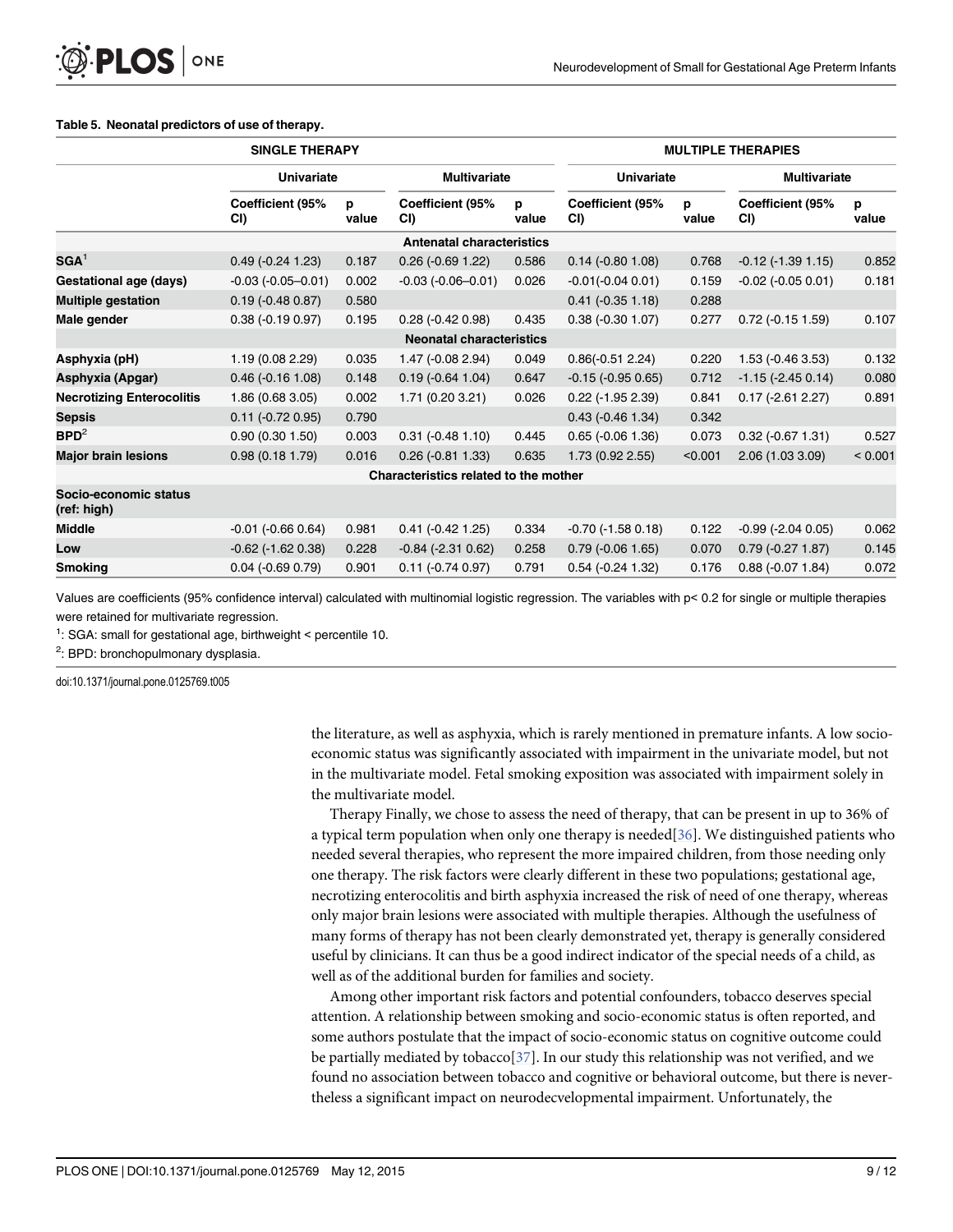<span id="page-9-0"></span>information about smoking did not include quantitative data, such as number of cigarettes per day, which could have led to different results. However, tobacco during pregnancy is certainly the main risk factor that could be actively prevented or limited in this population.

## Limitations

Although the data were prospectively collected in an ad hoc database, the retrospective nature of the analysis involves some risk of bias. The follow-up rate of 76% is another potential source of bias; the dropouts showed that they tended to come more from multiple births, and were slightly less ill in the neonatal period (less BPD). Another limitation is the use of different cognitive scores at the age of five years. Children tested with tests other than the K-ABC had more developmental issues, and there was a significant difference between the mean scores obtained with the K-ABC or the other tests. We therefore chose not to exclude these more impaired children from our analysis, and combined all the results with z-scores, as has been previously published[\[22](#page-10-0)].

It is also important to note that, in our study, the definition of SGA was a birth weight  $< 10<sup>th</sup>$  percentile based on Voigt, et al curves [\[16\]](#page-10-0), which is one of the commonest used in the literature, but is not the only one  $[38]$  $[38]$ . The use of the 10<sup>th</sup> percentile alone does not allow to identify infants especially at risk for adverse neurodevelopmental outcome; however, it is possible that definitions or classifications that better discriminate SGA form IUGR would be more predictive. For example, the use of customized growth curves for neonates, which take into consideration mother's weight, height, and parity, could be more discriminative, as could be the precise documentation of intrauterine fetal growth restriction (IUGR), and of Doppler information [[39](#page-11-0), [40](#page-11-0)]. The prospective collection of these variables should contribute to better understand the risk factors of premature infants.

In conclusion, SGA (defined as birthweight  $< 10<sup>th</sup>$  percentile) in premature infants seems to have a slight impact on neurodevelopment at the age of 5 years old, with more hyperactivity symptoms. No association was found with cognitive development, severe neurodevelopmental impairment or the need of therapy. The impact of IUGR identified with more specific approaches remains to be elucidated. The most potent predictors of neurodevelopment were gestational age, major brain lesions, socioeconomic status, birth asphyxia, and tobacco exposition during pregnancy. A future target of research, aimed at evaluating what is changeable, could be educational intervention in low-income families of premature children, especially for SGA children, and of course smoking counseling for mothers-to-be.

## Acknowledgments

Many thanks to Mrs. Ann Bless for the English revision, and to Erik Von Elm for methodological support.

## Author Contributions

Conceived and designed the experiments: MBG CJFF JFT. Performed the experiments: MBG. Analyzed the data: MBG. Wrote the paper: MBG JFT CJFF.

#### **References**

- WHO. Born too soon, The Global Action Report on Preterm Birth. WHO; 2012. doi: [10.1186/1742-4755-](http://dx.doi.org/10.1186/1742-4755-10-S1-S1) [10-S1-S1](http://dx.doi.org/10.1186/1742-4755-10-S1-S1) PMID: [24625113](http://www.ncbi.nlm.nih.gov/pubmed/24625113)
- [2.](#page-1-0) Lee ACC, Katz J, Blencowe H, Cousens S, Kozuki N, Vogel JP, et al. National and regional estimates of term and preterm babies born small for gestational age in 138 low-income and middle-income countries in 2010. The Lancet Global Health. 2013; 1(1):e26–e36. doi: [10.1016/S2214-109X\(13\)70006-8](http://dx.doi.org/10.1016/S2214-109X(13)70006-8) PMID: [25103583](http://www.ncbi.nlm.nih.gov/pubmed/25103583)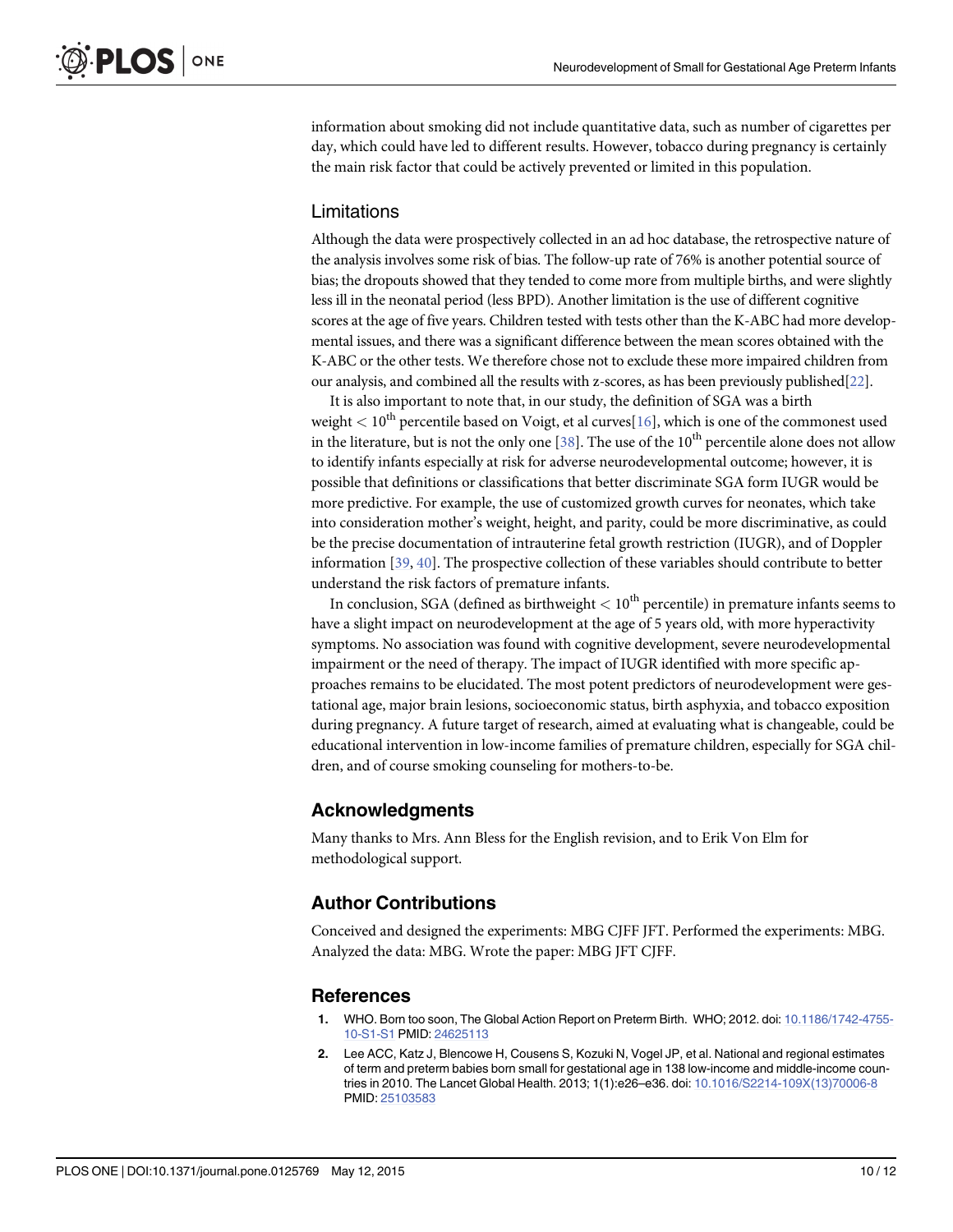- <span id="page-10-0"></span>[3.](#page-1-0) McCowan L, Horgan RP. Risk factors for small for gestational age infants. Best Practice & Research Clinical Obstetrics & Gynaecology. 2009; 23(6):779–93. doi: [10.1016/j.bpobgyn.2009.06.003](http://dx.doi.org/10.1016/j.bpobgyn.2009.06.003)
- [4.](#page-1-0) Regev RH, Lusky A, Dolfin T, Litmanovitz I, Arnon S, Reichman B. Excess mortality and morbidity among small-for-gestational-age premature infants: a population-based study. The Journal of Pediatrics. 2003; 143(2):186–91. doi: [10.1067/s0022-3476\(03\)00181-1](http://dx.doi.org/10.1067/s0022-3476(03)00181-1) PMID: [12970630](http://www.ncbi.nlm.nih.gov/pubmed/12970630)
- 5. Sharma P, McKay K, Rosenkrantz T, Hussain N. Comparisons of mortality and pre-discharge respiratory outcomes in small-for-gestational-age and appropriate-for-gestational-age premature infants. BMC Pediatrics. 2004; 4(1):9. doi: [10.1186/1471-2431-4-9](http://dx.doi.org/10.1186/1471-2431-4-9)
- 6. Torrance HL, Bloemen MCT, Mulder EJH, Nikkels PGJ, Derks JB, De Vries LS, et al. Predictors of outcome at 2 years of age after early intrauterine growth restriction. Ultrasound in Obstetrics and Gynecology. 2010; 36(2):171–7. doi: [10.1002/uog.7627](http://dx.doi.org/10.1002/uog.7627) PMID: [20217892](http://www.ncbi.nlm.nih.gov/pubmed/20217892)
- [7.](#page-1-0) Qiu X, Lodha A, Shah PS, Sankaran K, Seshia MMK, Yee W, et al. Neonatal Outcomes of Small for Gestational Age Preterm Infants in Canada. Amer J Perinatol. 2012; 29(02):87,94. Epub 30.11.2011. doi: [10.1055/s-0031-1295647.](http://dx.doi.org/10.1055/s-0031-1295647) 101055S00311295647.
- [8.](#page-1-0) Tolsa CB, Zimine S, Warfield SK, Freschi M, Rossignol AS, Lazeyras F, et al. Early Alteration of Structural and Functional Brain Development in Premature Infants Born with Intrauterine Growth Restriction. Pediatr Res. 2004; 56(1):132–8. PMID: [15128927](http://www.ncbi.nlm.nih.gov/pubmed/15128927)
- [9.](#page-1-0) Padilla N, Falcón C, Sanz-Cortés M, Figueras F, Bargallo N, Crispi F, et al. Differential effects of intrauterine growth restriction on brain structure and development in preterm infants: A magnetic resonance imaging study. Brain Research. 2011; 1382(0):98–108. doi: [10.1016/j.brainres.2011.01.032](http://dx.doi.org/10.1016/j.brainres.2011.01.032)
- [10.](#page-1-0) Mu S-C, Lin C-H, Chen Y-L, Chang C-H, Tsou K-I. Relationship Between Perinatal and Neonatal Indices and Intelligence Quotient in Very Low Birth Weight Infants at the Age of 6 or 8 Years. Pediatrics & Neonatology. 2008; 49(2):13–8. doi: [10.1016/s1875-9572\(08\)60005-4](http://dx.doi.org/10.1016/s1875-9572(08)60005-4)
- 11. Latal-Hajnal B, von Siebenthal K, Kovari H, Bucher HU, Largo RH. Postnatal growth in VLBW infants: significant association with neurodevelopmental outcome. The Journal of Pediatrics. 2003; 143(2):163–70. doi: [10.1067/s0022-3476\(03\)00243-9](http://dx.doi.org/10.1067/s0022-3476(03)00243-9) PMID: [12970627](http://www.ncbi.nlm.nih.gov/pubmed/12970627)
- [12.](#page-1-0) Gutbrod T, Wolke D, Soehne B, Ohrt B, Riegel K. Effects of gestation and birth weight on the growth and development of very low birthweight small for gestational age infants: a matched group comparison. Archives of Disease in Childhood—Fetal and Neonatal Edition. 2000; 82(3):F208–F14. doi: [10.1136/fn.82.3.F208](http://dx.doi.org/10.1136/fn.82.3.F208)
- [13.](#page-1-0) Guellec I, Lapillonne A, Renolleau S, Charlaluk ML, Roze JC, Marret Sp, et al. Neurologic Outcomes at School Age in Very Preterm Infants Born With Severe or Mild Growth Restriction. Pediatrics. 2011; 127(4):e883–e91. doi: [10.1542/peds.2010-2442](http://dx.doi.org/10.1542/peds.2010-2442) PMID: [21382951](http://www.ncbi.nlm.nih.gov/pubmed/21382951)
- [14.](#page-1-0) von Ehrenstein OS, Mikolajczyk RT, Zhang J. Timing and Trajectories of Fetal Growth Related to Cognitive Development in Childhood. American Journal of Epidemiology. 2009; 170(11):1388–95. doi: [10.](http://dx.doi.org/10.1093/aje/kwp296) [1093/aje/kwp296](http://dx.doi.org/10.1093/aje/kwp296) PMID: [19889710](http://www.ncbi.nlm.nih.gov/pubmed/19889710)
- [15.](#page-2-0) Largo RH, Pfister D, Molinari L, Kundu S, Lipp A, Duc G. Significance of prenatal, perinatal, and postnatal factors in the development of AGA preterm infants at five to seven years. Dev Med Child Neurol. 1989; 31:440–56. PMID: [2680687](http://www.ncbi.nlm.nih.gov/pubmed/2680687)
- [16.](#page-2-0) Voigt M, Fusch C, Olbertz D, Hartmann K, Rochow N, Renken C. Analyse des Neugeborenenkollektivs der Bundesrepublik Deutschland. 12. Mitteilung: Vorstellung engmaschiger Perzentilwerte (-kurven) für die Körpermaße Neugeborener. Geburtsh Frauenheilk. 2006; 66:956–70.
- [17.](#page-2-0) Papile LA, Burstein J, Burstein R, Keffler H. Incidence and evolution of the subependymal intraventricular hemorrhage: a study of infants with weights less than 1500 grams. J Pediatr. 1978; 92:529–34. PMID: [305471](http://www.ncbi.nlm.nih.gov/pubmed/305471)
- [18.](#page-2-0) Kaufman A, Kaufman NL. Kaufman Assessment Battery for Children1993.
- [19.](#page-2-0) Bhutta AT, Cleves MA, Casey PH, Cradock MM, Anand KJS. Cognitive and Behavioral Outcomes of School-Aged Children Who Were Born Preterm: A Meta-analysis. JAMA: The Journal of the American Medical Association. 2002; 288(6):728–37. PMID: [12169077](http://www.ncbi.nlm.nih.gov/pubmed/12169077)
- [20.](#page-3-0) McCarthy D. Manual for the McCarthy Scales of Children's Abilities: Psychological Corporation, New York, NY; 1972.
- [21.](#page-3-0) McCarthy D. Echelles d'aptitudes pour enfants de McCarthy: Les éditions du centre de psychologie appliquée; 1976.
- [22.](#page-3-0) Van Haastert IC, Groenendaal F, Van De Waarsenburg MK, Eijsermans MJC, Koopman-Esseboom C, Jongmans MJ, et al. Active head lifting from supine in early infancy: an indicator for non-optimal cogni-tive outcome in late infancy. Developmental Medicine & Child Neurology. 2012; 54(6):538-43. doi: [10.](http://dx.doi.org/10.1111/j.1469-8749.2012.04259.x) [1111/j.1469-8749.2012.04259.x](http://dx.doi.org/10.1111/j.1469-8749.2012.04259.x)